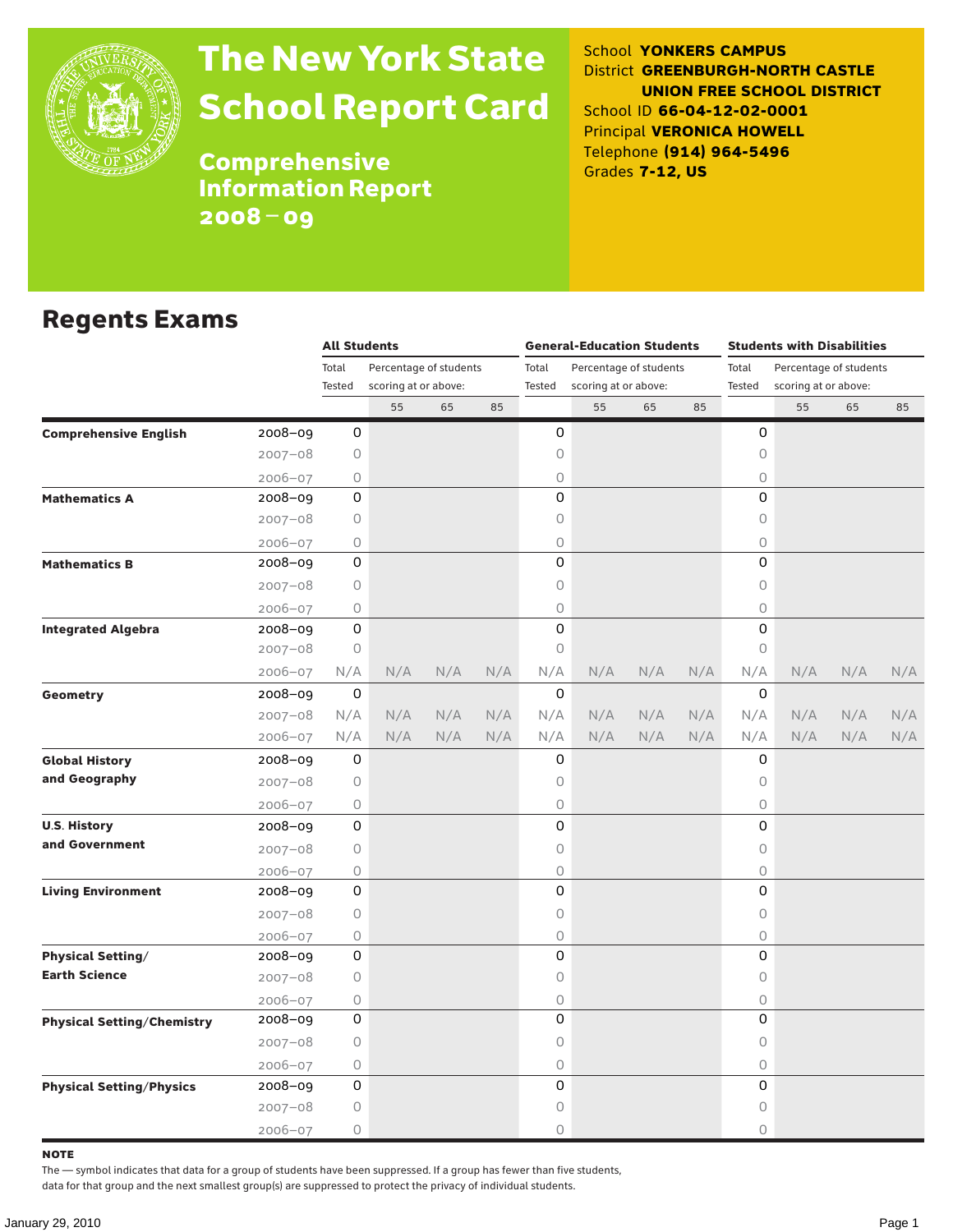School ID **66-04-12-02-0001 SCHOOL DISTRICT**

#### School **YONKERS CAMPUS** District **GREENBURGH-NORTH CASTLE UNION FREE**

### Elementary/Middle-Level Social Studies 2008–09

|                                   |       | <b>All Students</b>                                |  |   |                                                             | <b>General-Education Students</b> |  |  |                                                          |  | <b>Students with Disabilities</b> |  |  |                |  |  |
|-----------------------------------|-------|----------------------------------------------------|--|---|-------------------------------------------------------------|-----------------------------------|--|--|----------------------------------------------------------|--|-----------------------------------|--|--|----------------|--|--|
|                                   | Total | Percentage of students<br>Tested scoring at level: |  |   | Percentage of students<br>Total<br>Tested scoring at level: |                                   |  |  | Total Percentage of students<br>Tested scoring at level: |  |                                   |  |  |                |  |  |
|                                   |       |                                                    |  | 4 |                                                             |                                   |  |  |                                                          |  |                                   |  |  | $\overline{4}$ |  |  |
| <b>Elementary</b><br><b>Level</b> |       |                                                    |  |   |                                                             |                                   |  |  |                                                          |  |                                   |  |  |                |  |  |
| <b>Middle Level</b>               |       |                                                    |  |   |                                                             |                                   |  |  |                                                          |  |                                   |  |  |                |  |  |

#### 2005 Total Cohort Performance on Regents Exams After Four Years

|                                        | <b>All Students</b>  |                                                 |  |              |  |                  | <b>General-Education Students</b>               |              |  |  | <b>Students with Disabilities</b> |                                                 |  |              |  |  |
|----------------------------------------|----------------------|-------------------------------------------------|--|--------------|--|------------------|-------------------------------------------------|--------------|--|--|-----------------------------------|-------------------------------------------------|--|--------------|--|--|
|                                        | ť<br>Cohoi<br>S<br>屲 | Percentage of<br>students scoring:<br>$55 - 64$ |  | 65-84 85-100 |  | Cohort<br>ᅙ<br>면 | Percentage of<br>students scoring:<br>$55 - 64$ | 65-84 85-100 |  |  | Coho<br>S<br>훕                    | Percentage of<br>students scoring:<br>$55 - 64$ |  | 65-84 85-100 |  |  |
| <b>Global History</b><br>and Geography | 1                    |                                                 |  |              |  | 0                |                                                 |              |  |  |                                   |                                                 |  |              |  |  |
| <b>U.S. History</b><br>and Government  | Ŧ.                   |                                                 |  |              |  | 0                |                                                 |              |  |  |                                   |                                                 |  |              |  |  |
| <b>Science</b>                         | ┻                    |                                                 |  |              |  | 0                |                                                 |              |  |  |                                   |                                                 |  |              |  |  |

## New York State Alternate Assessments (NYSAA) 2008–09

|                              | <b>All Students</b> |                                                |               |   |   |  |  |  |  |  |  |
|------------------------------|---------------------|------------------------------------------------|---------------|---|---|--|--|--|--|--|--|
|                              | Total               | Number of students scoring<br>Tested at Level: |               |   |   |  |  |  |  |  |  |
|                              |                     | 1                                              | $\mathcal{P}$ | 3 | 4 |  |  |  |  |  |  |
| <b>Elementary Level</b>      |                     |                                                |               |   |   |  |  |  |  |  |  |
| Social Studies               | 0                   |                                                |               |   |   |  |  |  |  |  |  |
| <b>Middle Level</b>          |                     |                                                |               |   |   |  |  |  |  |  |  |
| Social Studies               | 0                   |                                                |               |   |   |  |  |  |  |  |  |
| <b>Secondary Level</b>       |                     |                                                |               |   |   |  |  |  |  |  |  |
| <b>English Language Arts</b> | O                   |                                                |               |   |   |  |  |  |  |  |  |
| <b>Mathematics</b>           | O                   |                                                |               |   |   |  |  |  |  |  |  |
| Social Studies               | O                   |                                                |               |   |   |  |  |  |  |  |  |
| Science                      | O                   |                                                |               |   |   |  |  |  |  |  |  |

The New York State Alternate Assessment (NYSAA) is for students with severe cognitive disabilities. Results for students taking the NYSAA in English language arts, mathematics, and science at the elementary and middle levels are available in the *Accountability and Overview Report* part of *The New York State Report Card*.

The — symbol indicates that data for a group of students have been suppressed. If a group has fewer than five students, data for that group and the next smallest group(s) are suppressed to protect the privacy of individual students.

**NOTE**